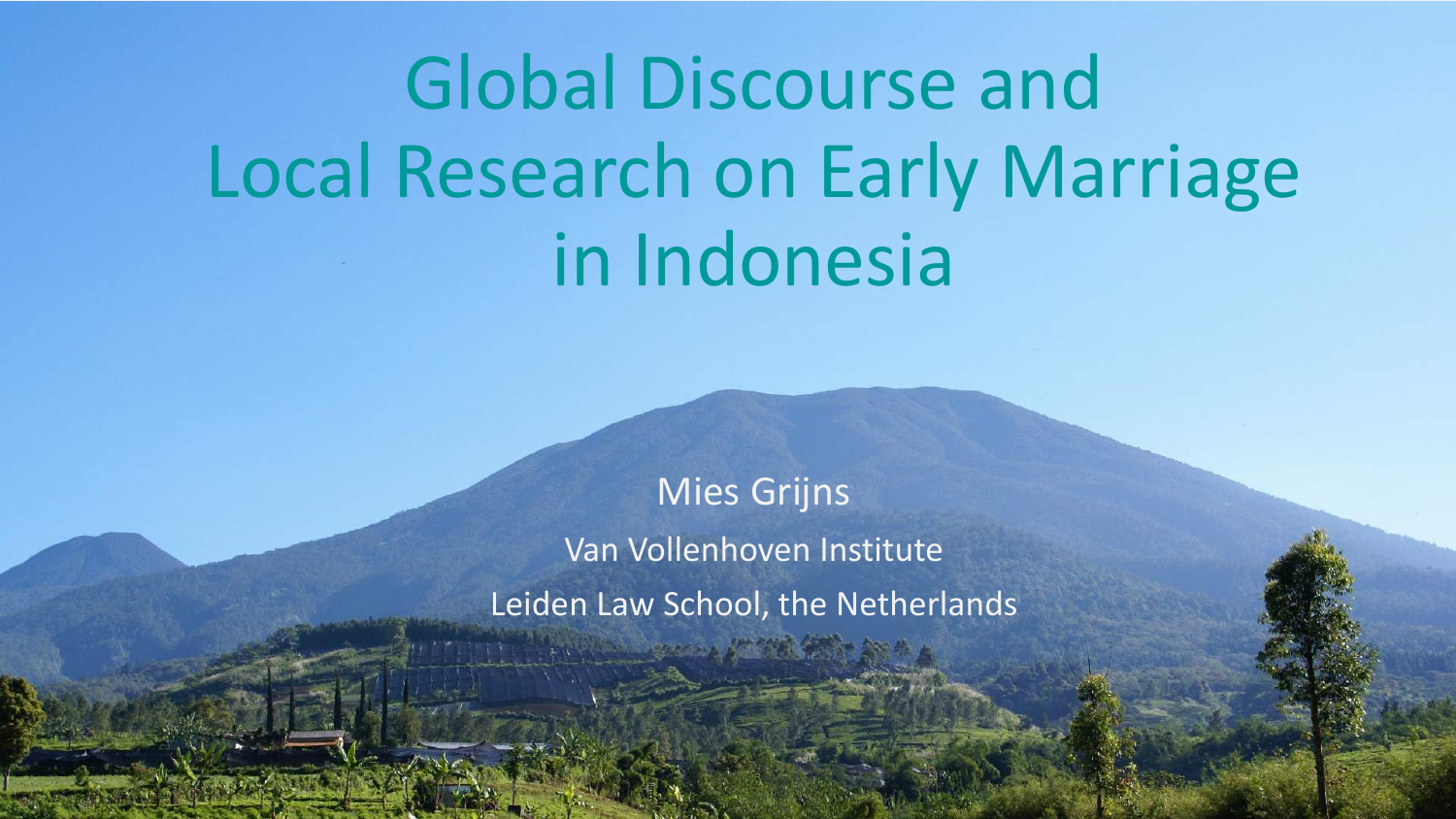# Global Discourse

# Debates in Indonesia

# Questions for local research

9 June 2015 Mies Grijns, Van Vollenhoven Institute, Leiden Law School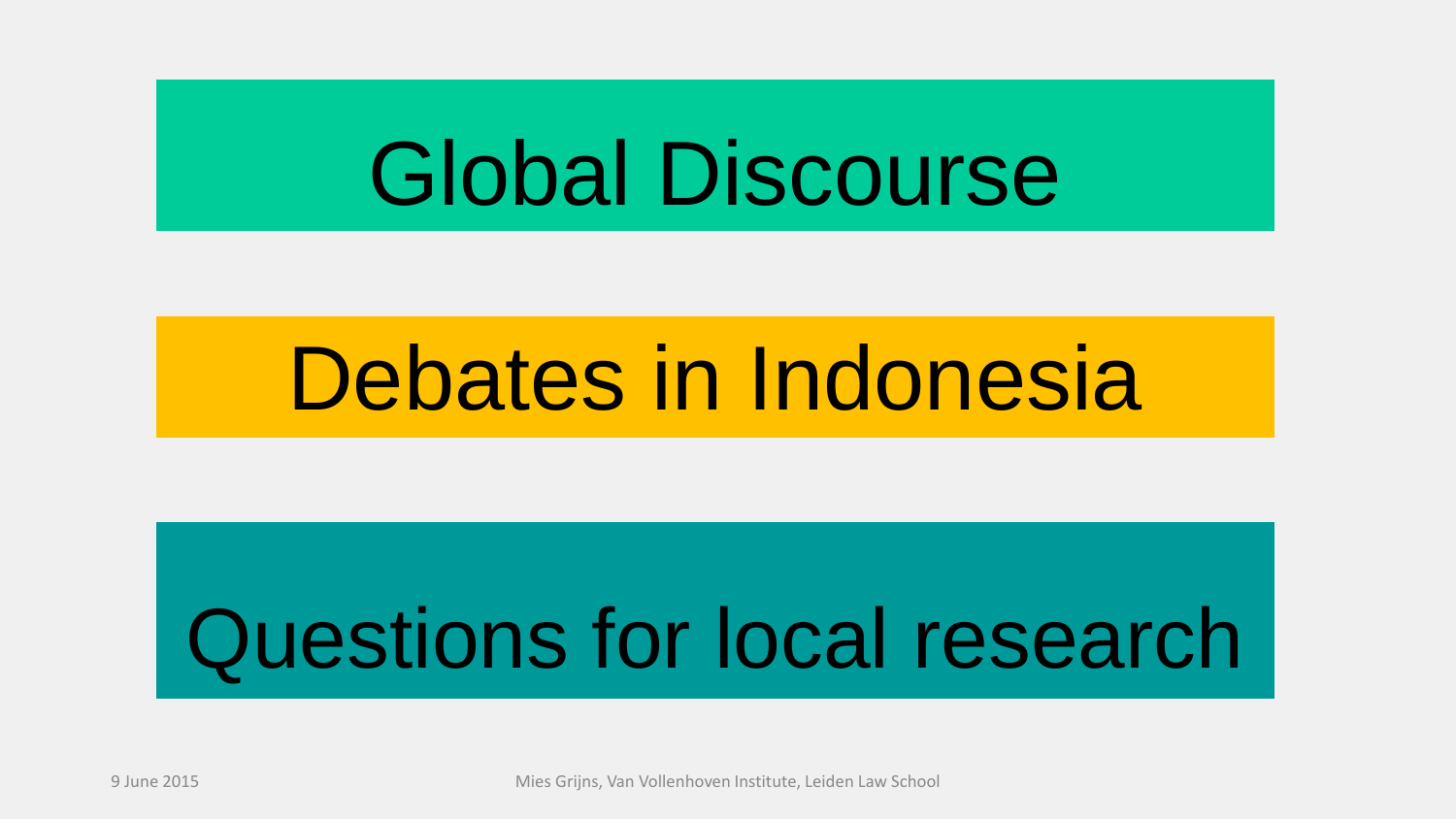

#### **What is child marriage?**



#### EVERY 3 SECONDS A GIRL UNDER THE AGE OF 18 **IS MARRIED**

(Plan UK)

SHE RARELY GIVES HER 'FREE AND FULL' CONSENT - a right enshrined in the 1948 Universal Declaration of Human Rights



#### **CHILD MARRIAGE IS THE 'SOCIALLY LICENSED** SEXUAL ABUSE AND EXPLOITATION OF A CHILD'

(Forum on Marriage and the Rights of Women and Girls)



**GIRLS YOUNGER THAN 15 ARE FIVE TIMES MORE LIKELY TO DIE** as a result of pregnancy and childbirth than women in their 20s (United Nations Population Fund)

 $\mathcal{P}(\mathcal{P})$  is a grid  $\mathcal{P}(\mathcal{P})$  and  $\mathcal{P}(\mathcal{P})$  and  $\mathcal{P}(\mathcal{P})$  and  $\mathcal{P}(\mathcal{P})$  and  $\mathcal{P}(\mathcal{P})$  and  $\mathcal{P}(\mathcal{P})$  and  $\mathcal{P}(\mathcal{P})$  and  $\mathcal{P}(\mathcal{P})$  and  $\mathcal{P}(\mathcal{P})$  and  $\mathcal{P}(\mathcal{P})$  and  $\mathcal{P$ 



**THOMSON REUTERS FOUNDATION**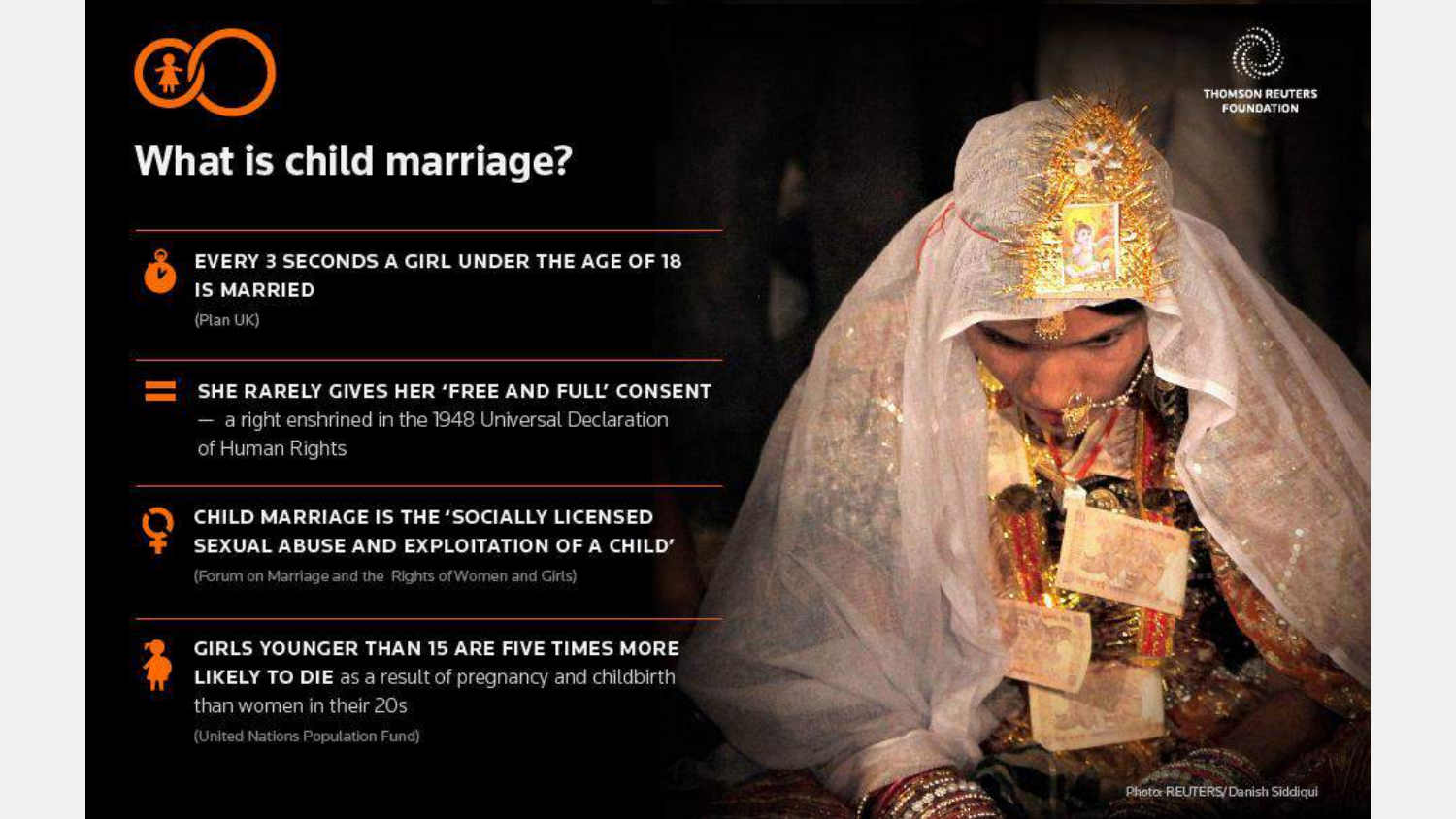### Elements in global discourse

- Definition: child marriage girls and boys under 18 (CRC) early <15 and forced marriage; underage marriage <law
- **Incidence**
- Impact
- Gender inequality
- Moral appeal

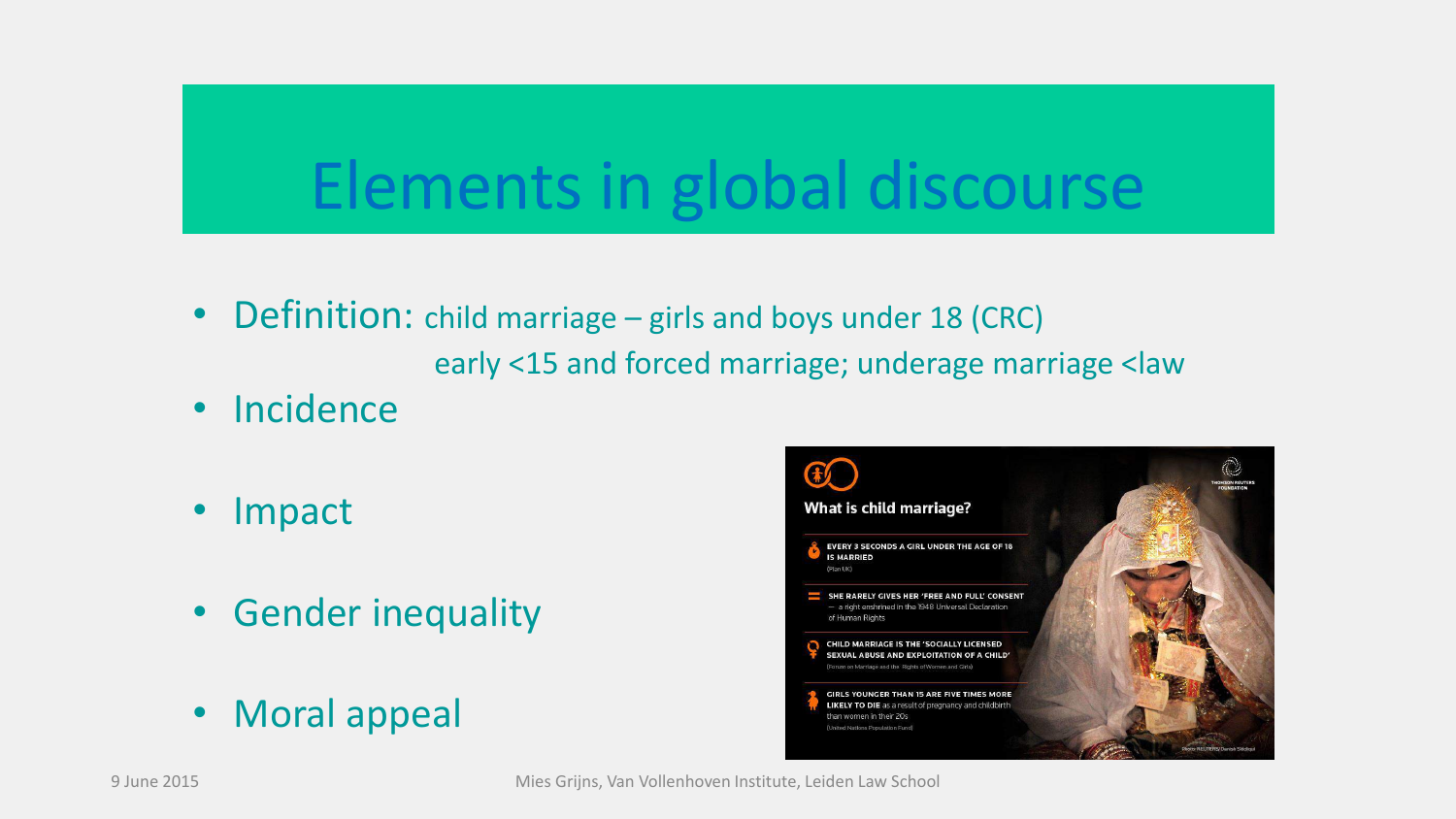# Incidence

#### In all countries In all religions

Child marriage is alarmingly common 46% in Sub-Saharan Africa and South Asia. 38% . 1 IN 9 GIRLS in the developing 34% world are married by age 15. Average for developing countries (excluding China) 1 IN 3 GIRLS in the developing world are married by age 18. 21% **SUB-SAHARAN AFRICA** 18% 18% 11% **NRV HJJOS** Girls are married every year before their 18th birthday. **NIRAL EUROPE Q GEOGRAPHY** 



Child marriage is still the fate of many of the world's girls, forcing them into a life filled with harmful outcomes.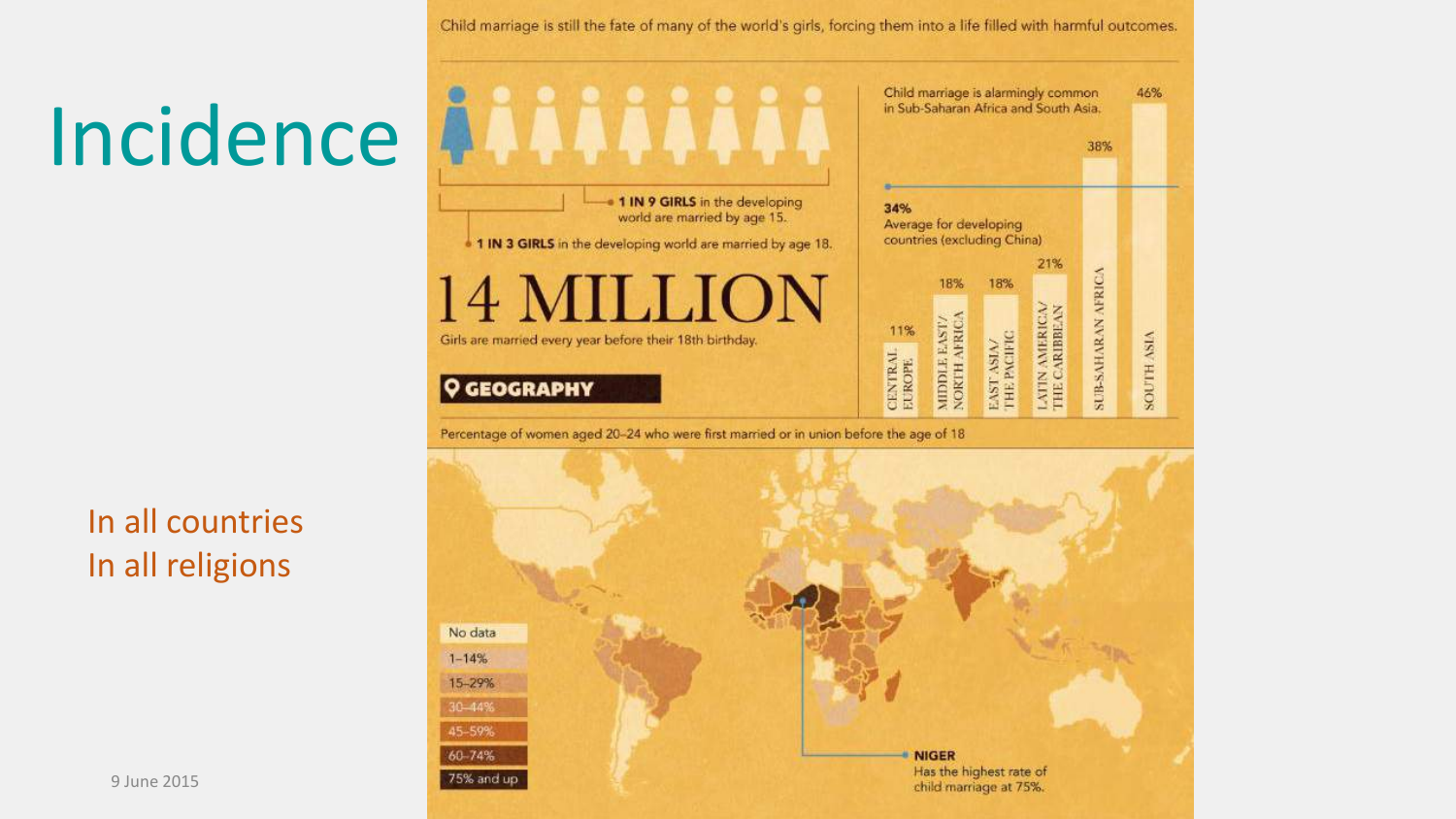### Impact: health (reproductive, Aids/HIV)

**Complications** in **pregnancy and childbirth** are among the leading causes of **death** in girls aged 15-19 in low- and middle-income countries (new: **suicide**!)

**90%** of **adolescent pregnancies** in the developing world are to girls who are already married.

When a mother is under 20, her child is **50%** more likely to **die** within its first weeks of life than a baby born to a mother in her 20s

A study in Kenya and Zambia found that among 15 to 19 year old girls who are sexually active, being married increased their chances of having **HIV** by more than **75%**.

Girls under 15 are **five times** more likely to **die** in childbirth than women aged 20-24.

 *Source: Girls not Brides*

*r*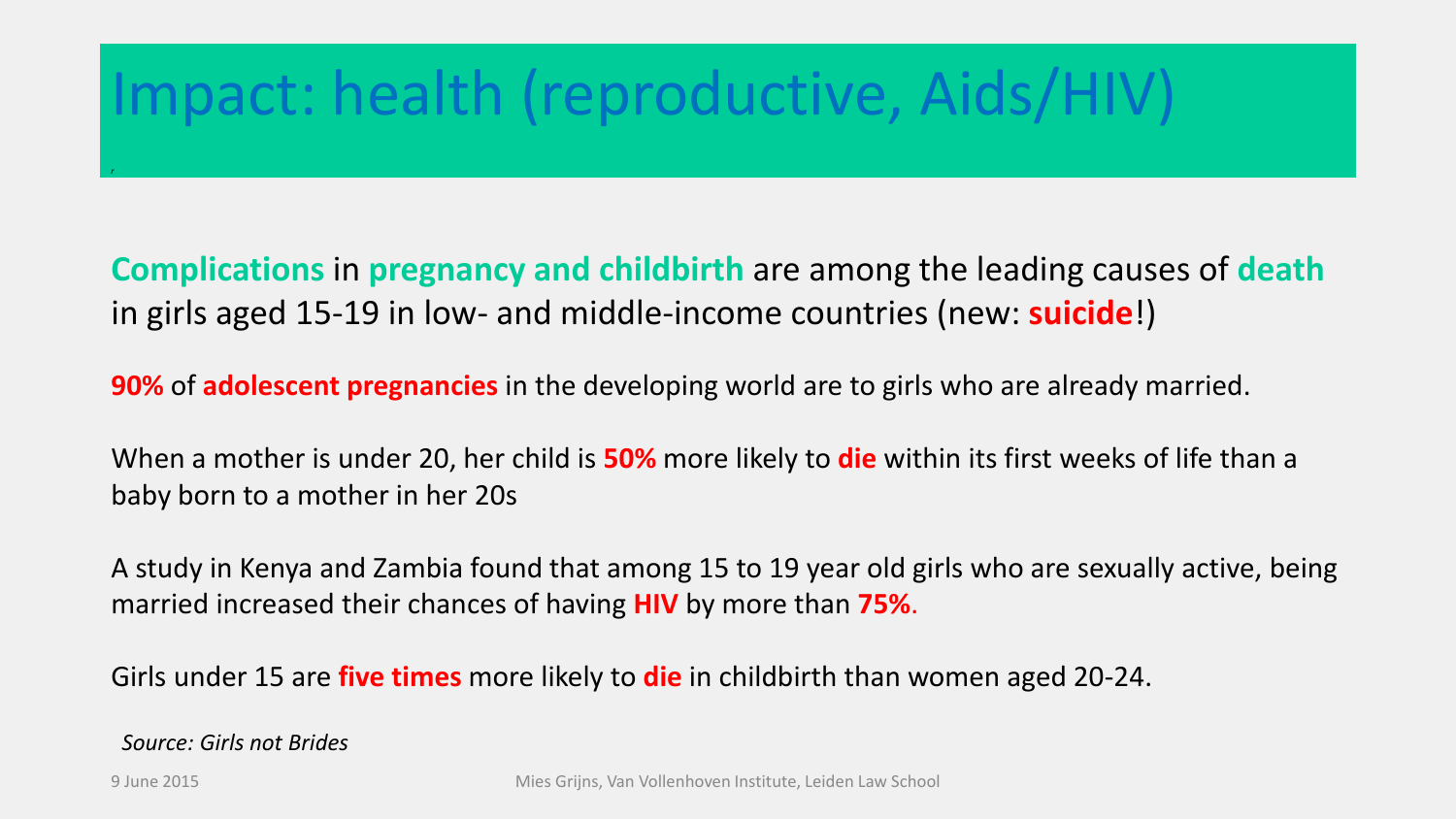### Impact: individual and societal

- Health (maternal mortality and morbidity; HIV/AIDS)
- Education (end of education; lower educated offspring)
- Poverty (vicious circle, limited access to resources)
- Inequality (age: girls and boys consent elders) (gender: girls' subordination to (older) husbands)
- Violence (domestic violence; in further life stages)
- Rights (child rights, CRC) (women's rights, CEDAW)

#### Societal issue: Development, MDGs, Sustainability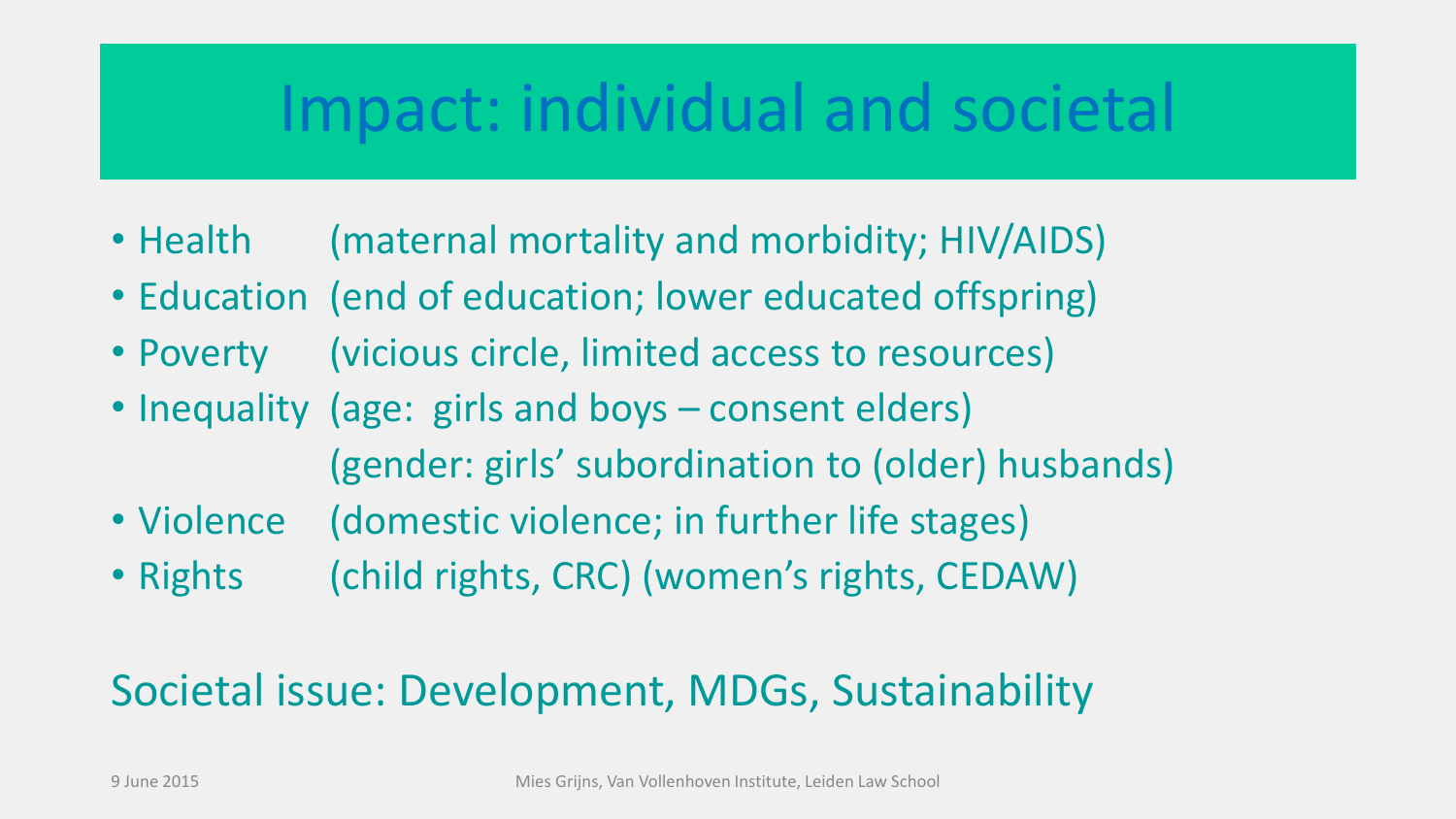# Gender Entertainment Politics Constant Parties and Mequality

GIRLS ARE MORE LIKELY THAN BOYS TO BE MARRIED YOUNG

**7.5:1 RATIO IN INDONESIA** 

#### **HOW LONG ARE GIRLS PROTECTED FROM MARRIAGE COMPARED TO BOYS?**



#### **LEGALLY PERMIT GIRLS TO MARRY BETWEEN 1-3 YEARS EARLIER THAN BOYS**

#### GIRLS WHO MARRY AS C

are more likely to drop out of school

have limited independence A

are at a high risk of sexual and physical abuse are at a high risk of death due to early childbirth

**TO MARRY** 9 June 2015 Mines 2015 Mines Grien Institute (New York) and Mines Griff Control of Mines and Law School and Mines and Mines and Mines and Mines and Mines and Mines and Mines and Mines and Mines and Mines and Mines and Mine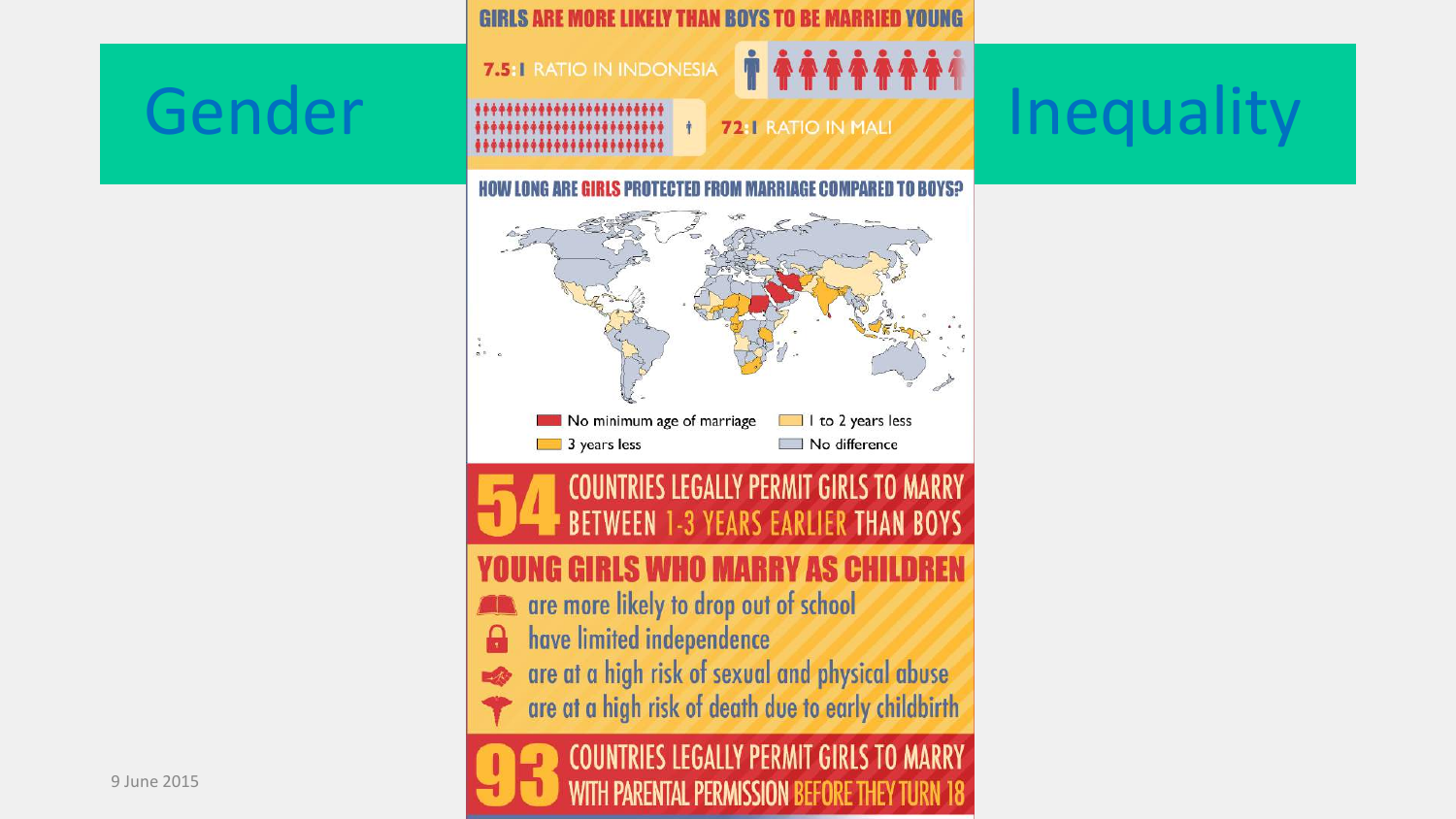### Moral appeal (advocacy and fundraising)

**End Child Marriage in one Generation!**

Global movement to end child marriage by 2030

Vision for post-2015, supported by The Elders, Girls not Brides (global partnership to end child marriage: NGO network\*)

Commitment at State level (African Union; UK/ Unicef; US Senate)

United Nations (Unicef, UNFPA, WHO, UN Women…)

\* Koalisi 18+ recently joined as first Indonesia NGO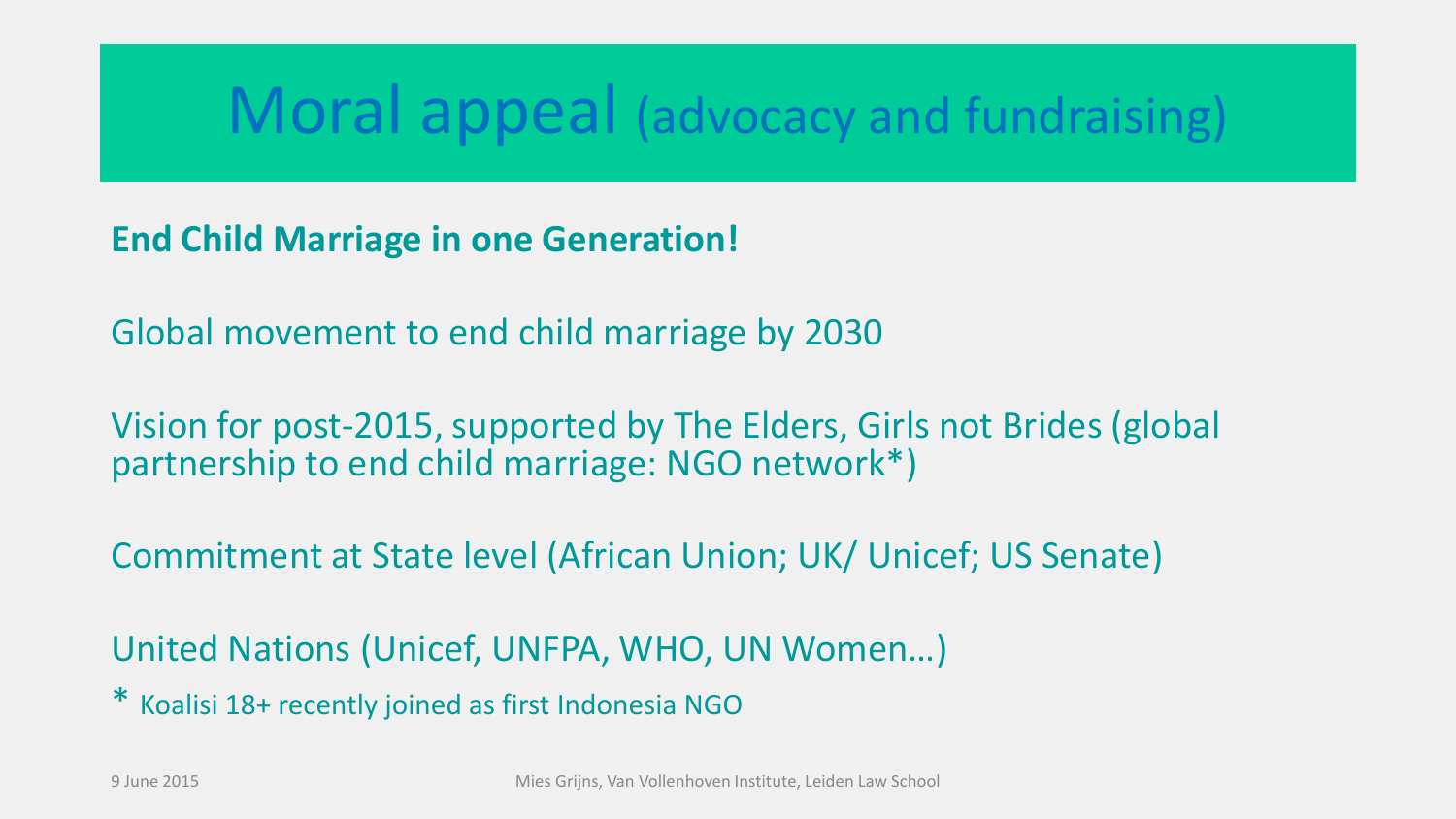

#### *"The practice of child marriage must be ended everywhere."*

#### BAN KI-MOON

#### The Secretary-General of the United Nations, reflecting on a new development agenda to begin in 2015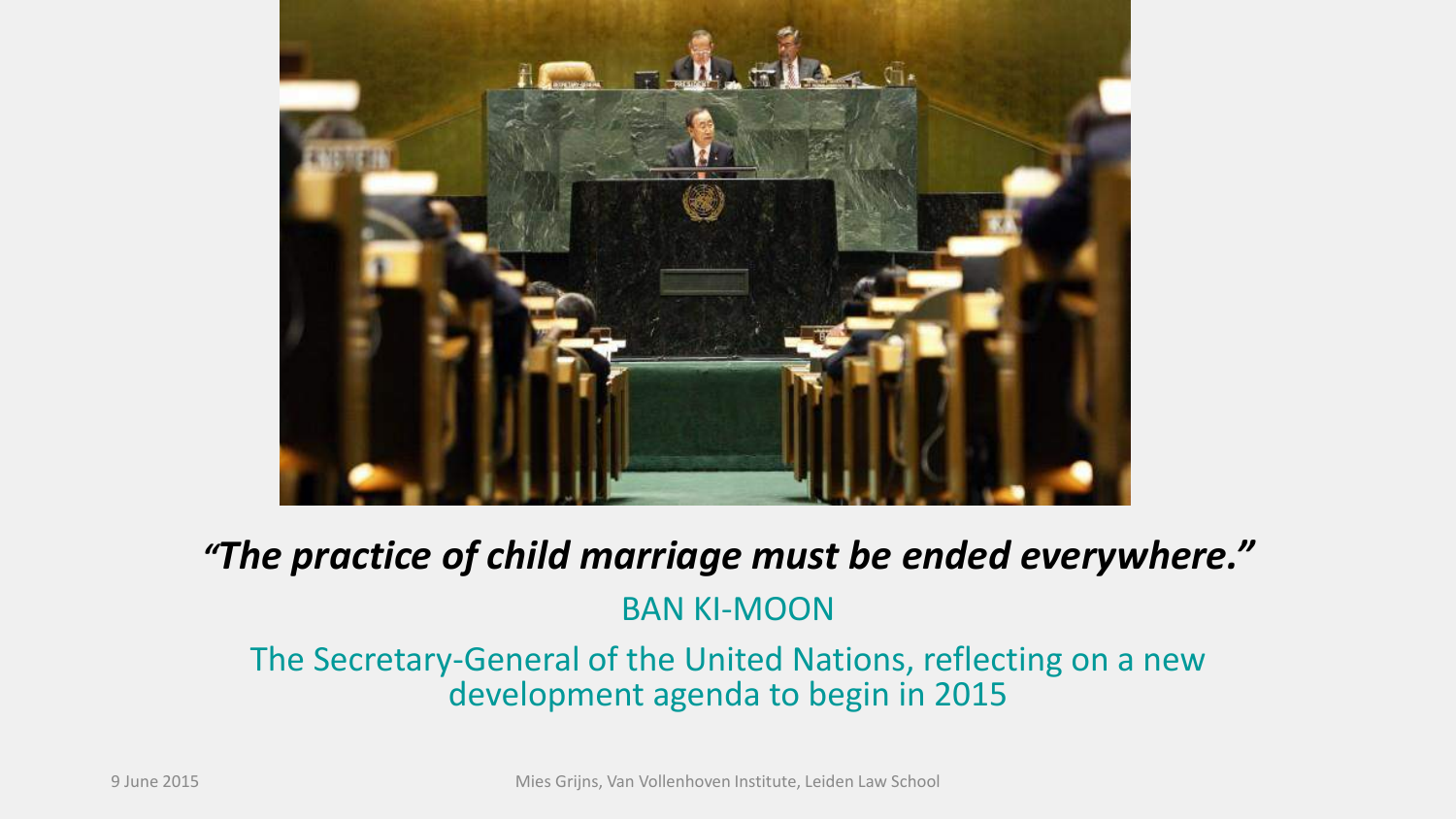### How to realize this moral appeal?

### Theory of Change from Girls not Brides

VISION:

A world without child marriage where girls and women enjoy equal status with boys and men and are able to achieve their full potential in all aspects of their lives.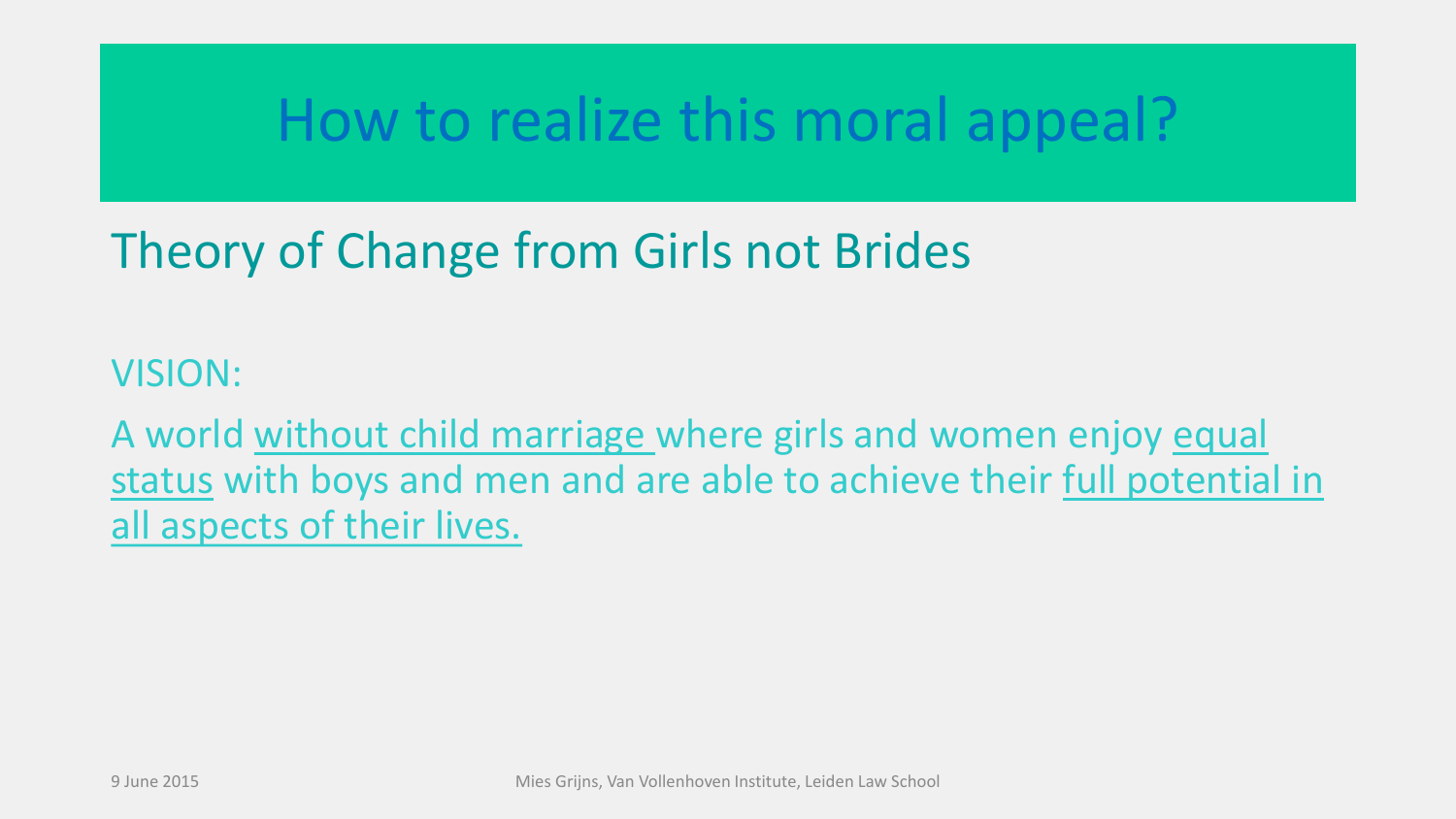## Debates in Indonesia

### Present scare: increasing incidence?!!

Judicial review

### Which global discourse?

9 June 2015 Mies Grijns, Van Vollenhoven Institute, Leiden Law School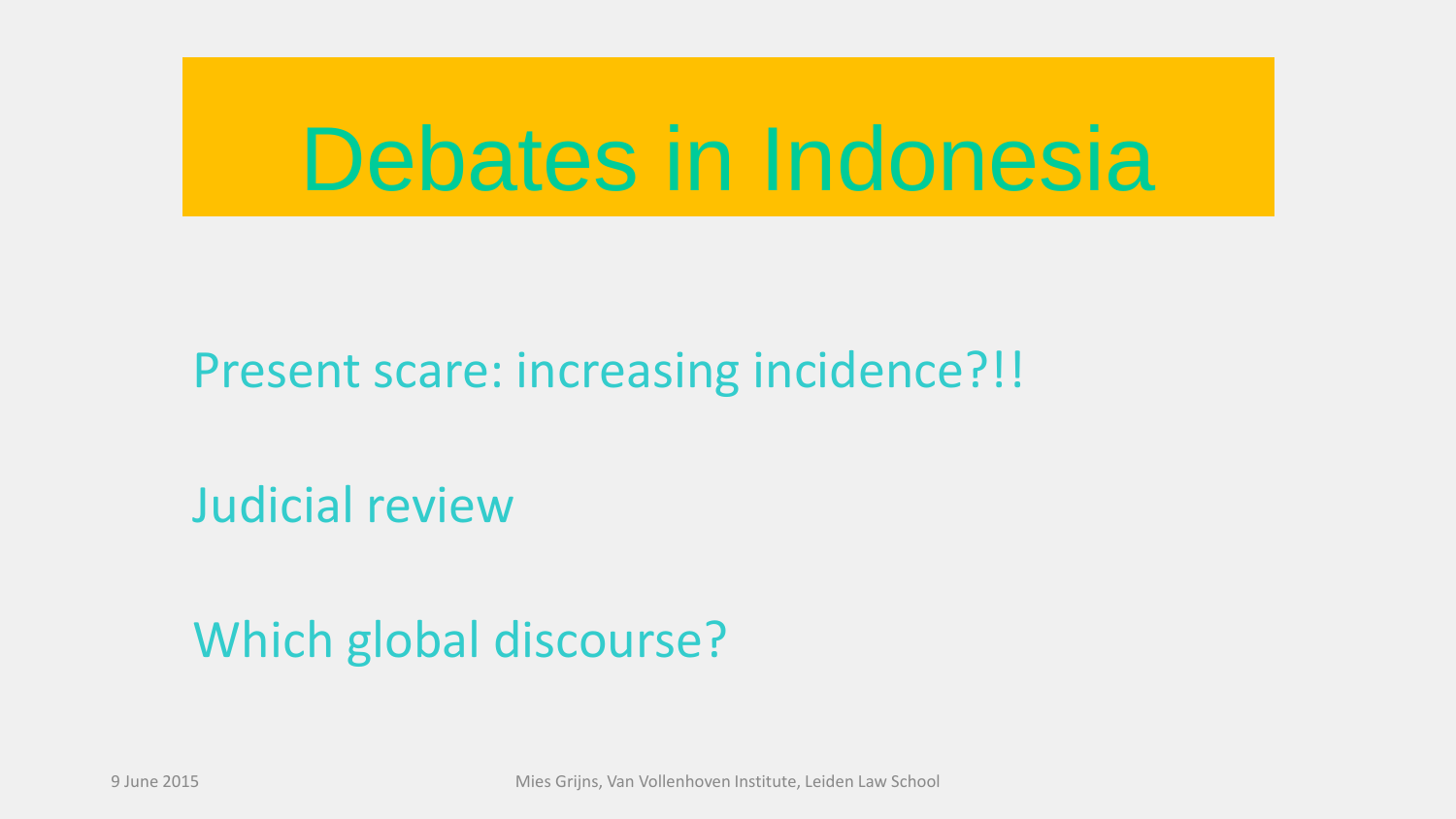### Incidence: scary?!

Both BKKBN and LBH APIK reported in 2013 an **increase of child marriage** after years of slow decrease.

- BKKBN: % increase amongst urban female adolescents (15-19), still slow decrease in rural areas.
- LBH APIK: increase in unregistered marriage (nikah sirri) and lower mean age of marriage from 2000 2010

#### Why is this **scary**?

On a global scale child marriage in Indonesia looks not too urgent (17% of all women aged 20-24 married before age 18 and 3  $\%$  before age 15 in 2012) and it has gone down twofold since the 1980s

But: even an increase of 0,1 % is scary because of the **huge numbers** involved (about 340.000 women per year marrying under age of 18). Indonesia ranks no 7 in the world in sheer numbers!

#### **Challenge**: to collect reliable and recent data at local level

- Underreporting because of aib; asal bapak senang/ MDGs
- Because of concepts used, like fertile age 15-49, 'ibu'?
- What are useful sources for local research (disaggregated by age and gender)?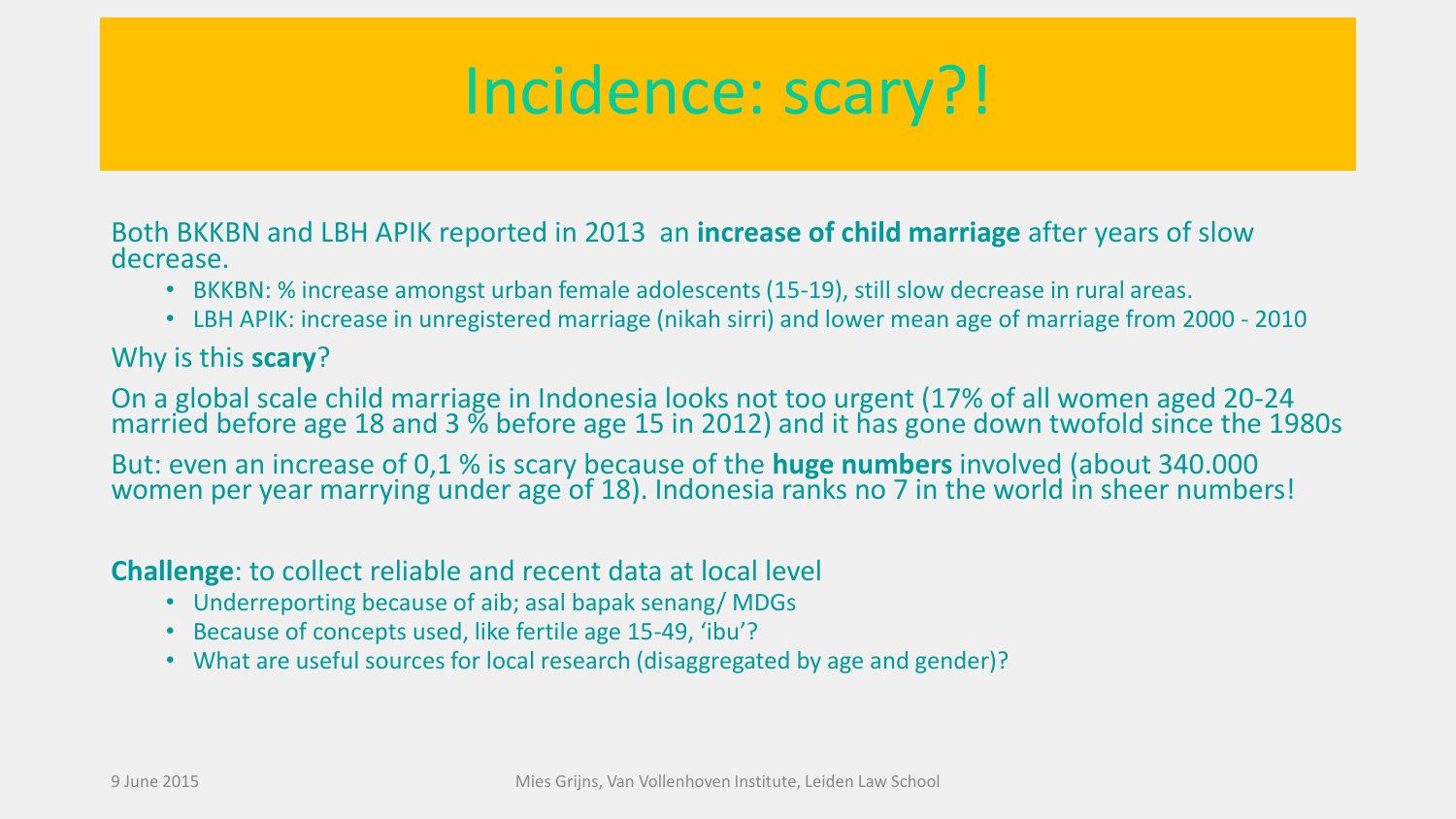## Root causes

Margaret E. Greene (2014: 23) in **Ending Child Marriage in a Generation: What research is needed**? Ford Foundation

We must consciously shift the focus from preventing the outcome (impact) to preventing the underlying causes of child marriage.

Tradition, gender roles, poverty, security (conflict zones)

More detailed local research incl. intersectionality (hotspots)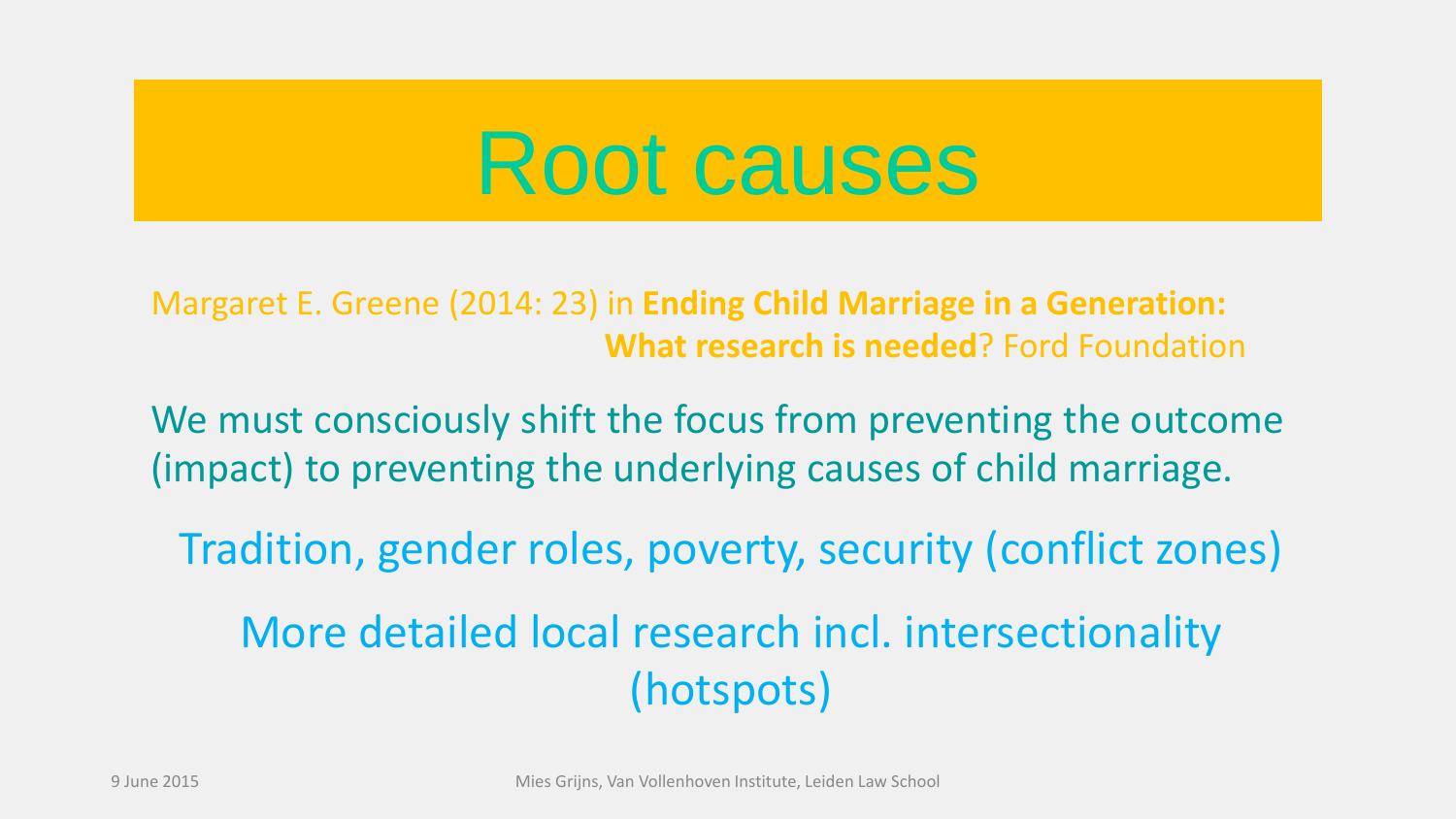### Judicial review (16  $\Rightarrow$  18)

- Reproductive health rights versus sexual morality central in debate
- Impact of early marriage, especially of early birthing versus prevention of zina (sexual relationship outside marriage; adultery)
- Underlying debate on the definition of child (akil baligh?) and requirements of adulthood (underage child + marriage = adult!)
- Rights of adolescents (F/M; of what age?) on sexual relationship; exclusive linking of intercourse, heterosexual marriage and adulthood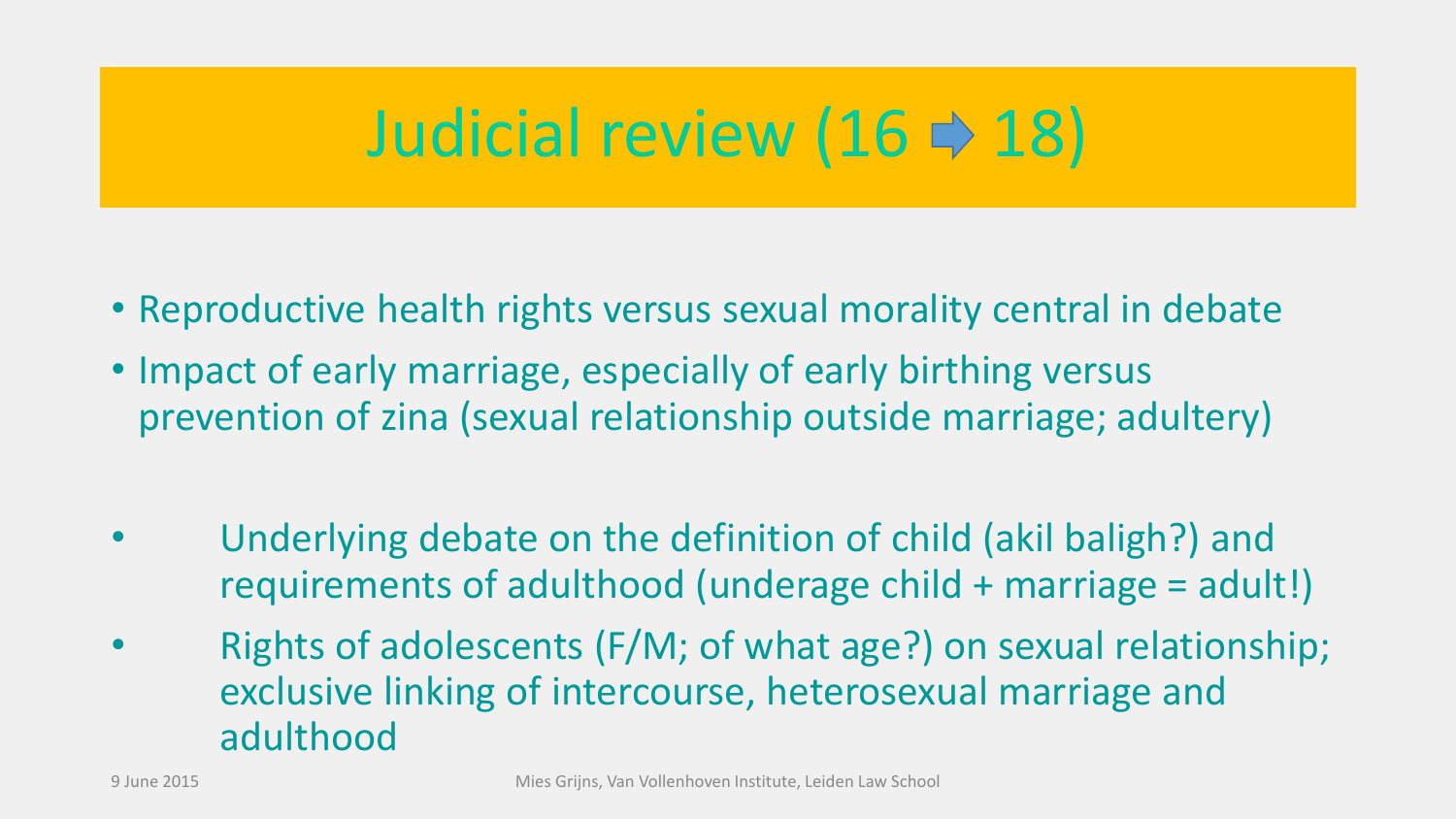# Which global discourse?

### of countries that have ratified the CRC<br>88% set a minimum age of marriage of 18 years for girls

However, many countries allow for exceptions with parental consent or under customary or religious law

**Under these** exceptions

of countries that have ratified the CRC<br>| legally permit girls to marry before age 15

Kawin muda itu asyiiik! Keluarga Sakinah Gender Harmony

#### Respecting gender disparities and unequal power relations

Saskia Wieringa 2015: 12 'Gender Harmony and the Happy Family', *South East Asia Research* 23:1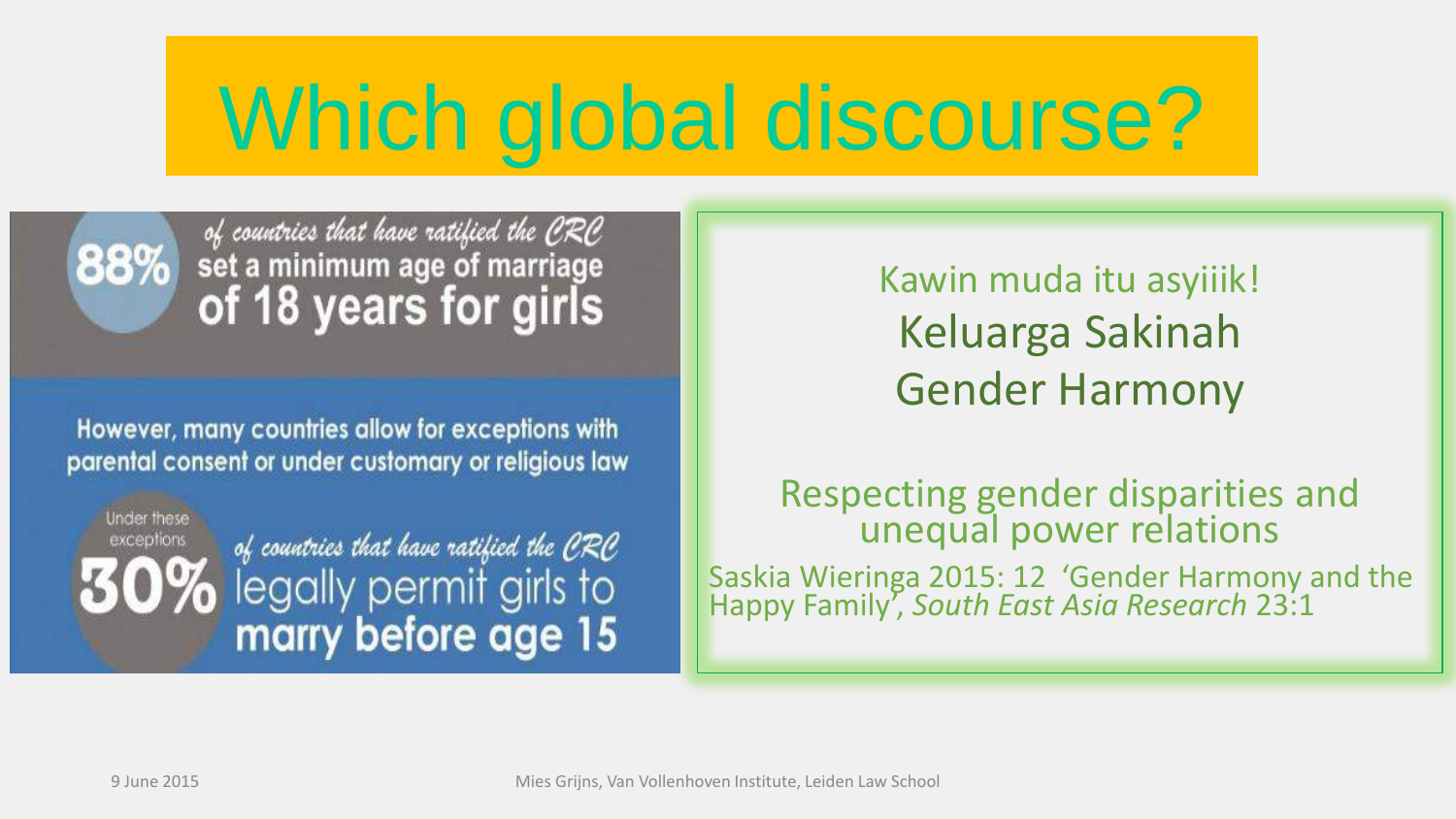### Questions for local research

- What is local understanding of marriage, including courtship?
- What is local understanding of childhood, adolescence, adulthood?
- What is sexual morality in a specific location or sub-culture?
- What is local understanding of gender relations?
- What is the accepted time slot for marriage (min. and max. age)?
- What are local ways to marry underage children? With consent?
- What are local exit strategies from courtship or child marriage?
- What are legal consequences for the bride and groom of each strategy?
- What are local sanctions for facilitating underage/ child marriage?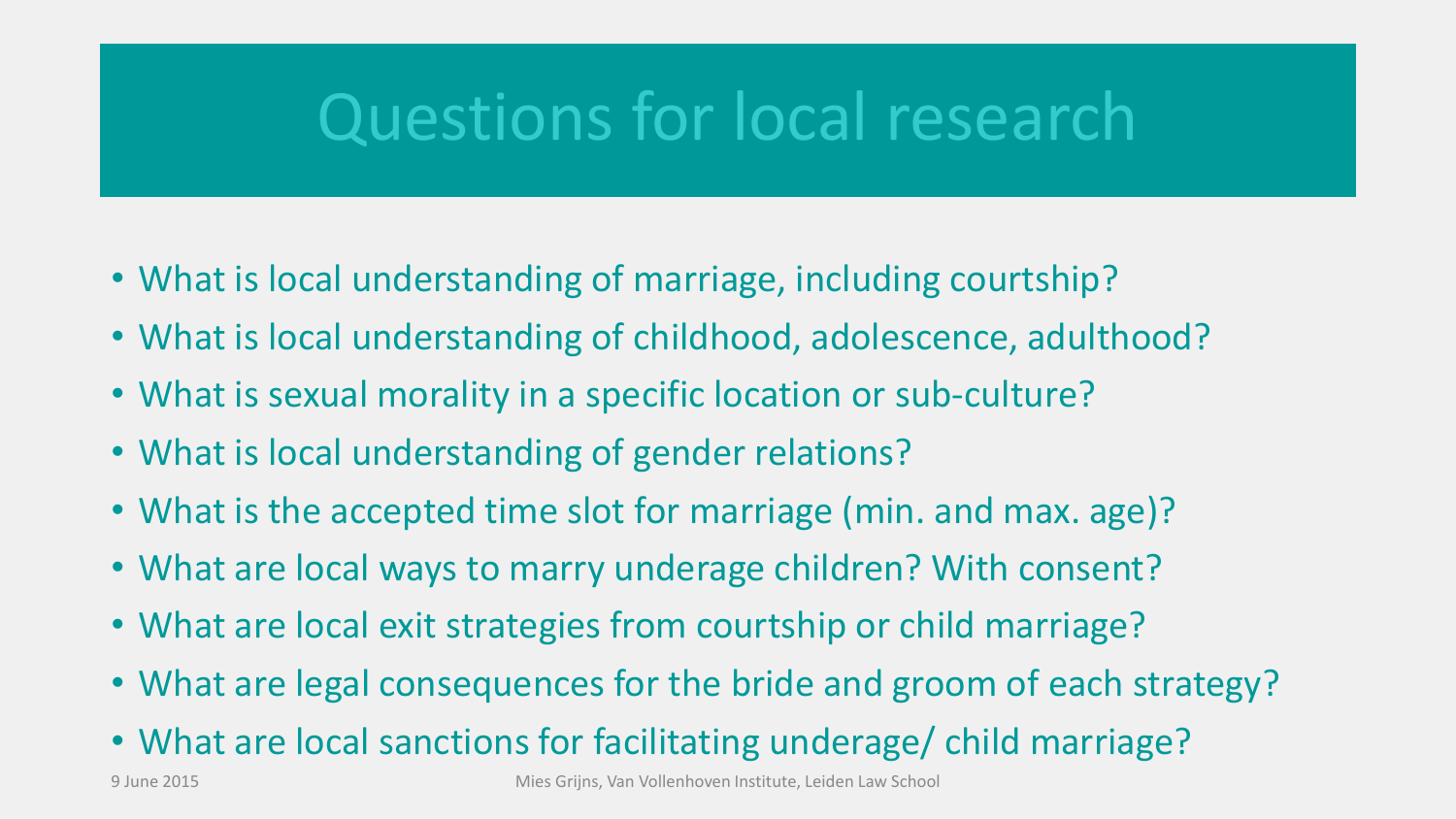### More questions for local research

- For effective programs:
	- What are negative aspects of child marriage from different viewpoints?
	- What are positive aspects of child marriage from different viewpoints?
- Diversity: local context and intersectionality
	- Research root causes in combination with intersectionality (hotspots)
	- Compare best advocacy and programmes of NGOs in particular contexts
- What type of child marriage are we talking about?

Chris Barry (Plan Indonesia 2014 research): traditional (arranged by parents), modern traditional (clash between modernity and traditional values – social pressure) and contemporary type (self-choice of adolescents)

Extreme types: contract marriages, kampong Arab, debt (trafficking)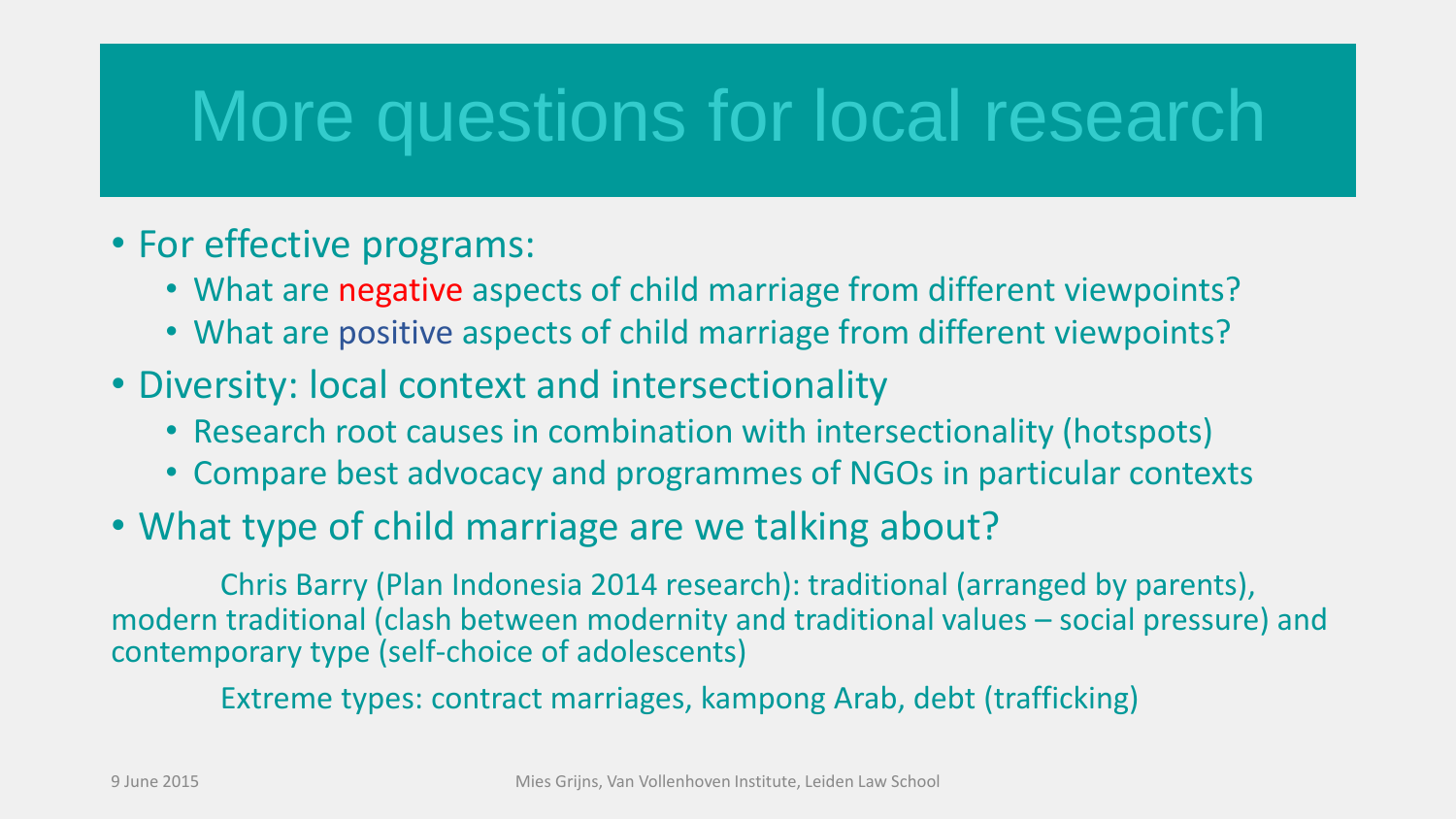### Review our assumptions

What is our aim? A world without child marriage? Prevent child marriage, mitigate it, support it?

Focus on unmarried children (prevent early marriage), or on

married youngsters (mitigate negative aspects)?

Empowerment of children and protection of young women?

Internet as danger or as tool for empowerment?

Are parents 'parents'?